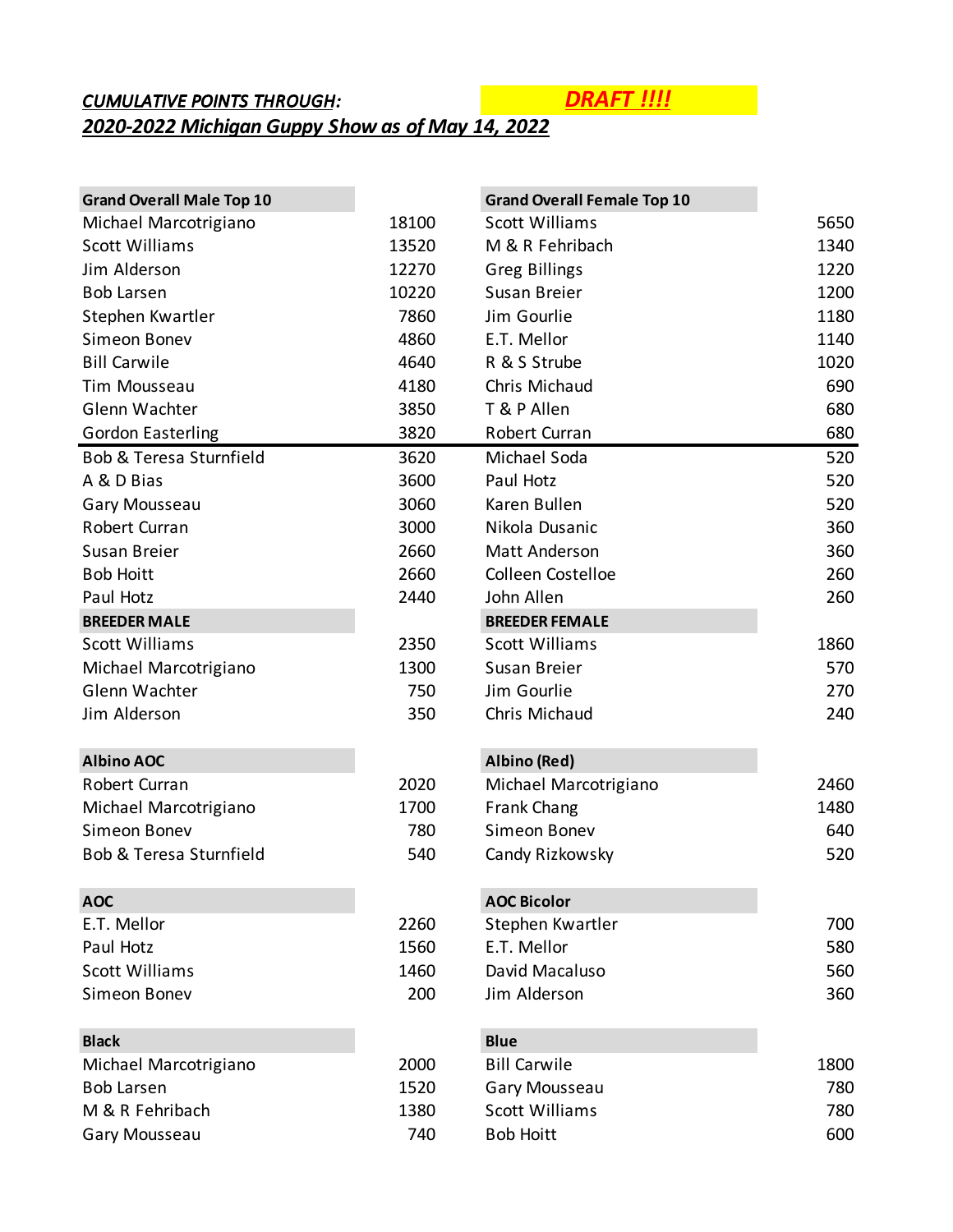| <b>Blue/Green Bicolor</b> |      | <b>Bronze</b>   |
|---------------------------|------|-----------------|
| Stephen Kwartler          | 1360 | Scott \         |
| T & P Allen               | 640  | $T$ &P $\prime$ |
| <b>Greg Billings</b>      | 400  | Jim Al          |
| Bryan Chin                | 360  | Greg E          |
|                           |      |                 |

| Jim Alderson  | 1020 |
|---------------|------|
| Chris Michaud | 280  |
| Paul Hotz     | 100  |

### **Half Black AOC Half Black Blue**

| Stephen Kwartler  | 2880 |
|-------------------|------|
| Susan Breier      | 1740 |
| <b>Bob Larsen</b> | 640  |
| Ralph Pfister     | 160  |

# **Half Black Green Half Black Green** Glenn Wachter 3220 B<br>Box Larsen 2840 Book

| Bryce Wilson      | 380 |
|-------------------|-----|
| <b>Bob Larsen</b> | 300 |
| Frank Chang       | 280 |

## **Half Black Purple Half Black Red**

| Stephen Kwartler   | 1000 |
|--------------------|------|
| Rajeswar Seshagiri | 500. |
| Tim Mousseau       | 460  |
| <b>Bob Hoitt</b>   | 200  |

## **Half Black White Half Black White**

| <b>Bob Larsen</b> | 2460 |
|-------------------|------|
| Scott Williams    | 1260 |
| Simeon Boney      | 380  |
| R & S Strube      | 30C  |

## **Purple Multiple Multiple Multiple Multiple Multiple Multiple Multiple**

| Michael Marcotrigiano | 3000 |
|-----------------------|------|
| Scott Williams        | 1540 |
| Tim Mousseau          | 700  |
| Simeon Boney          | 400  |
|                       |      |

# **Red Bicolor Red**

| Gordon Easterling |  |
|-------------------|--|
|                   |  |

| Blue/Green Bicolor       |      | <b>Bronze</b>            |      |
|--------------------------|------|--------------------------|------|
| Stephen Kwartler         | 1360 | <b>Scott Williams</b>    | 2920 |
| T & P Allen              | 640  | T & P Allen              | 1140 |
| <b>Greg Billings</b>     | 400  | Jim Alderson             | 300  |
| Bryan Chin               | 360  | <b>Greg Billings</b>     | 260  |
| Gold                     |      | Green                    |      |
| Jim Alderson             | 1020 | Michael Marcotrigiano    | 920  |
| Chris Michaud            | 280  | Tim Mousseau             | 860  |
| Paul Hotz                | 100  | <b>Bill Carwile</b>      | 800  |
|                          |      | Jim Alderson             | 760  |
| <b>Half Black AOC</b>    |      | <b>Half Black Blue</b>   |      |
| Stephen Kwartler         | 2880 | Jim Alderson             | 1040 |
| Susan Breier             | 1740 | <b>Bob Larsen</b>        | 840  |
| <b>Bob Larsen</b>        | 640  | Stephen Kwartler         | 680  |
| Ralph Pfister            | 160  | Glenn Wachter            | 400  |
| <b>Half Black Green</b>  |      | <b>Half Black Pastel</b> |      |
| Glenn Wachter            | 3220 | <b>Bob Larsen</b>        | 2840 |
| <b>Bryce Wilson</b>      | 380  | <b>Scott Williams</b>    | 840  |
| <b>Bob Larsen</b>        | 300  | Jim Alderson             | 580  |
| <b>Frank Chang</b>       | 280  | Gary Mousseau            | 500  |
| <b>Half Black Purple</b> |      | <b>Half Black Red</b>    |      |
| Stephen Kwartler         | 1000 | <b>Scott Williams</b>    | 2760 |
| Rajeswar Seshagiri       | 500  | Jim Alderson             | 1320 |
| Tim Mousseau             | 460  | Stephen Kwartler         | 780  |
| <b>Bob Hoitt</b>         | 200  | David Hlasnik            | 480  |
| <b>Half Black White</b>  |      | <b>Half Black Yellow</b> |      |
| <b>Bob Larsen</b>        | 2460 | <b>Bob Larsen</b>        | 3440 |
| <b>Scott Williams</b>    | 1260 | Gary Mousseau            | 1360 |
| Simeon Bonev             | 380  | <b>Gordon Easterling</b> | 200  |
| R & S Strube             | 300  | Mike Khalid              | 160  |
| <b>Purple</b>            |      | <b>Multi</b>             |      |
| Michael Marcotrigiano    | 3000 | <b>Bob Hoitt</b>         | 2620 |
| <b>Scott Williams</b>    | 1540 | Candy Rizkowsky          | 680  |
| Tim Mousseau             | 700  | Stephen Kwartler         | 580  |
| Simeon Bonev             | 400  | John Flack               | 420  |
| <b>Red Bicolor</b>       |      | <b>Red</b>               |      |
| <b>Gordon Easterling</b> | 2120 | Michael Marcotrigiano    | 3220 |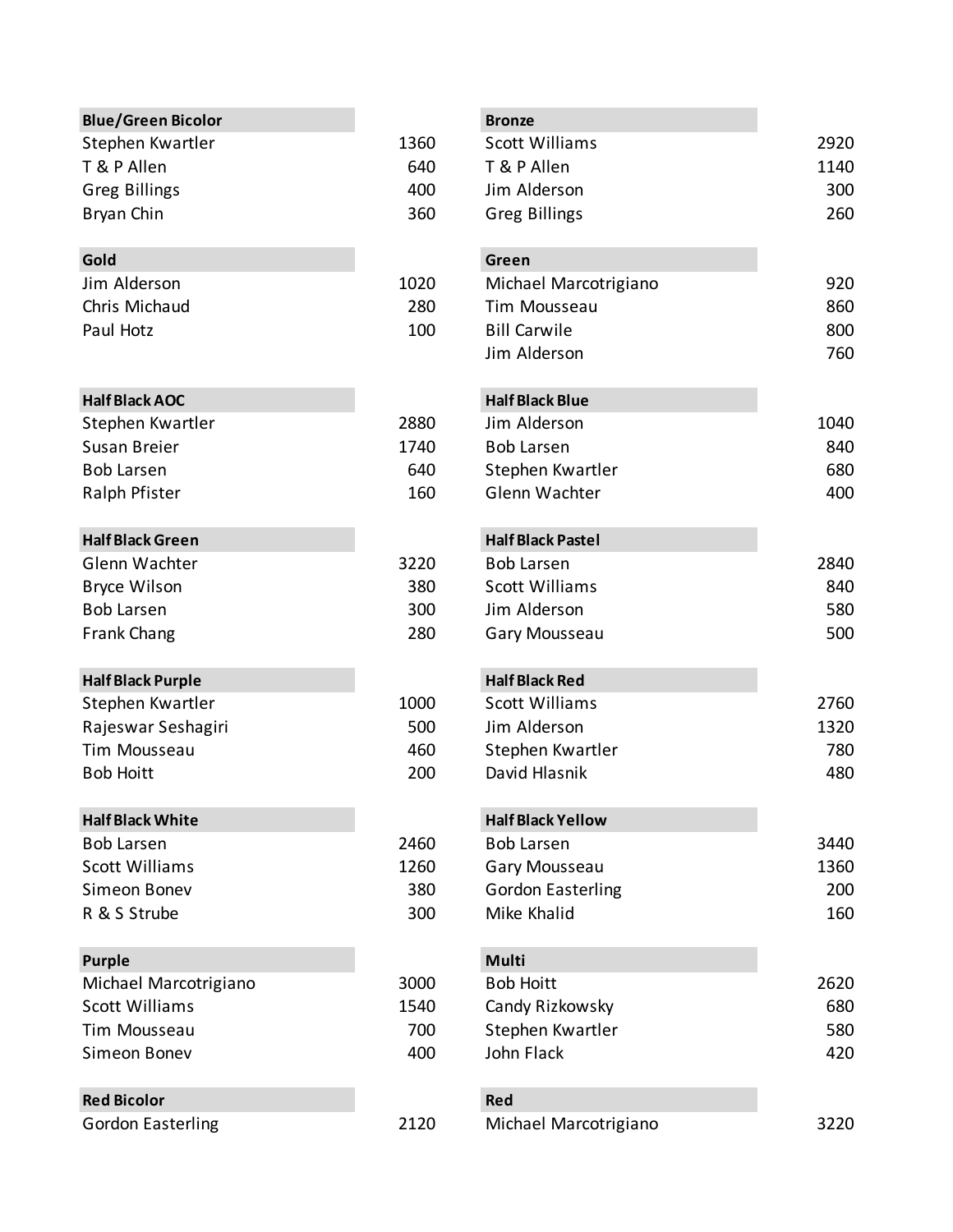| Simeon Bonev                 | 740  | <b>Scott Williams</b>        | 1360 |
|------------------------------|------|------------------------------|------|
| Tony Lim                     | 460  | Jim Alderson                 | 1320 |
| Bryan Chin                   | 400  | <b>Bob Crouse</b>            | 160  |
| <b>Snakeskin Variegated</b>  |      | <b>Snakeskin Solid</b>       |      |
| <b>Scott Williams</b>        | 3200 | Jim Alderson                 | 3080 |
| <b>Gordon Easterling</b>     | 940  | Candy Rizkowsky              | 480  |
| Jim Alderson                 | 740  | <b>Gabriel Niculescu</b>     | 100  |
| Doug Bertrand                | 540  | <b>Gordon Easterling</b>     | 100  |
| <b>Single Sword</b>          |      | <b>Double Swordtail</b>      | 100  |
| A & D Bias                   | 4040 | Bob & Teresa Sturnfield      | 4360 |
| Simeon Bonev                 | 1080 | Michael Soda                 | 620  |
| Bob & Teresa Sturnfield      | 480  | <b>Rusty Strader</b>         | 620  |
| <b>Rusty Strader</b>         | 360  | <b>Scott Williams</b>        | 540  |
| <b>Veil All Classes</b>      |      | Yellow                       | 360  |
| <b>Gordon Easterling</b>     | 1040 | Paul Hotz                    | 1240 |
| R & S Strube                 | 320  | Jim Alderson                 | 1140 |
| Michael Marcotrigiano        | 160  | John Allen                   | 580  |
| Matt Anderson                | 160  | Mike Khalid                  | 380  |
| <b>Albino Female</b>         |      | <b>AOC Female</b>            |      |
| Jim Gourlie                  | 480  | <b>Scott Williams</b>        | 940  |
| E.T. Mellor                  | 400  | T & P Allen                  | 260  |
| Robert Curran                | 340  | E.T. Mellor                  | 240  |
| M & R Fehribach              | 260  | <b>Greg Billings</b>         | 140  |
| <b>Black Female</b>          |      | <b>Blue Green Female</b>     |      |
| M & R Fehribach              | 1660 | Scott Williams               | 1300 |
| <b>Greg Billings</b>         | 140  | Jim Gourlie                  | 300  |
| Bob & Teresa Sturnfield      | 120  | E.T. Mellor                  | 140  |
| David Curneal                | 80   | T & P Allen                  | 140  |
| <b>Bronze Female</b>         |      | <b>Gold Female</b>           |      |
| <b>Scott Williams</b>        | 1140 | E.T. Mellor                  | 660  |
| <b>Greg Billings</b>         | 740  | Matt Anderson                | 300  |
| T & P Allen                  | 260  | Paul Hotz                    | 200  |
| Candy Rizkowsky              | 100  | Colleen Costelloe            | 180  |
| <b>Half Black AOC Female</b> |      | <b>Half Black Red Female</b> |      |
| <b>Greg Billings</b>         | 520  | Chris Michaud                | 100  |
| Susan Breier                 | 440  |                              |      |
| <b>Scott Williams</b>        | 280  |                              |      |
| John Allen                   | 160  |                              |      |